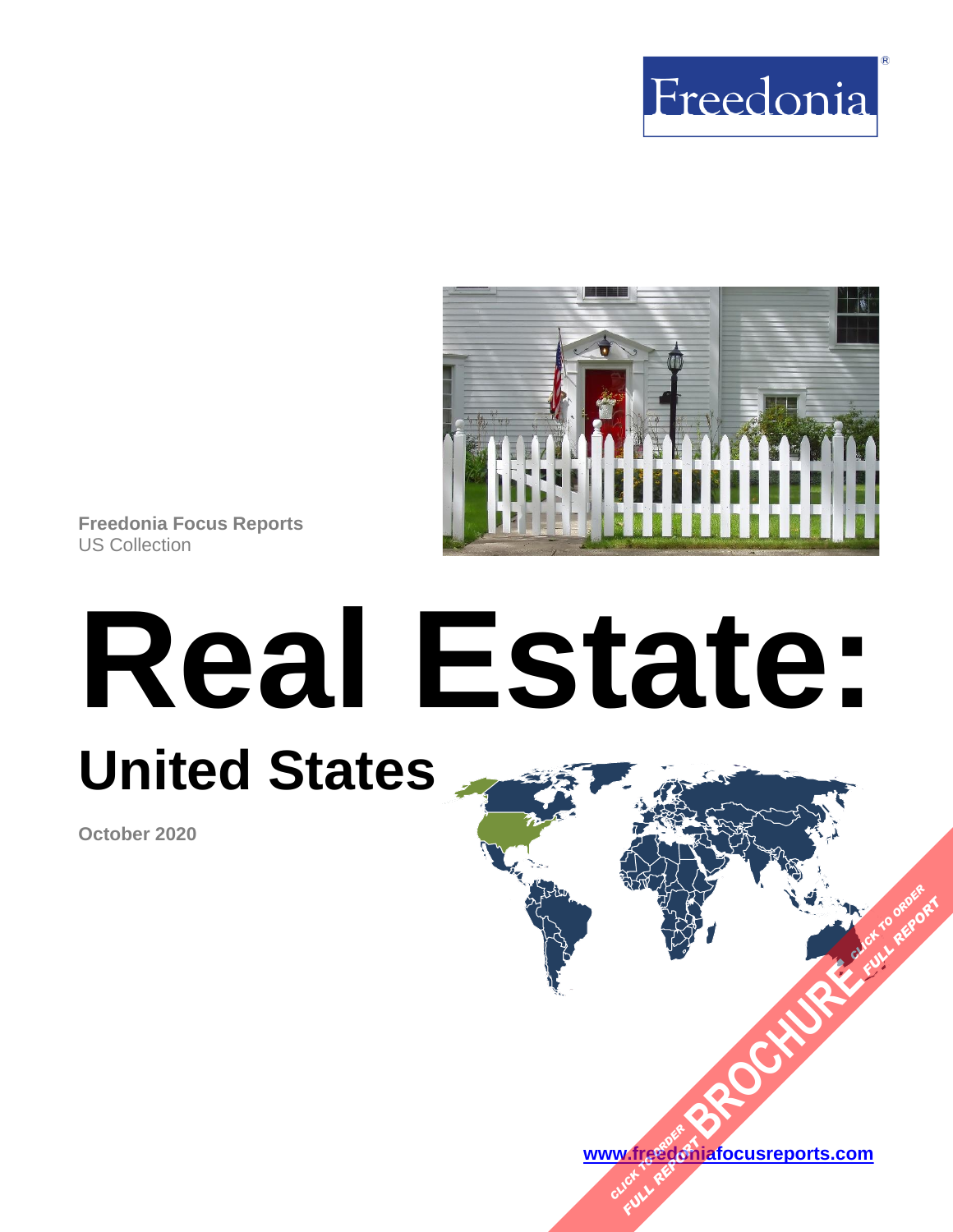# **Table of Contents**

| 1. Highlights                                     | 3  |
|---------------------------------------------------|----|
| 2. Market Environment                             | 5  |
| <b>Historical Trends</b>                          | 5  |
| Key Economic Indicators                           | 7  |
| Existing Building Space & New Construction Trends | 8  |
| Consumer Insights                                 | 10 |
| 3. Segmentation & Forecasts                       | 15 |
| Services                                          | 15 |
| <b>Commercial Building Rental &amp; Leasing</b>   | 17 |
| Residential Building Rental & Leasing             | 20 |
| Other Rental & Leasing                            | 23 |
| <b>Residential Agents &amp; Brokers</b>           | 23 |
| <b>Commercial Agents &amp; Brokers</b>            | 24 |
| <b>Residential Property Management</b>            | 25 |
| <b>Commercial Property Management</b>             | 26 |
| <b>Appraisal &amp; Consulting Services</b>        | 28 |
| <b>Other Real Estate Services</b>                 | 29 |
| 4. Industry Structure                             | 31 |
| <b>Industry Characteristics</b>                   | 31 |
| <b>Market Leaders</b>                             | 35 |
| <b>Brookfield Property Partners</b>               | 35 |
| <b>CBRE Group</b>                                 | 35 |
| <b>Greystar Real Estate Partners</b>              | 36 |
| HomeServices of America                           | 37 |
| Mid-America Apartment Communities                 | 37 |
| 5. About This Report                              | 39 |
| Scope                                             | 39 |
| Sources                                           | 39 |
| <b>Industry Codes</b>                             | 40 |
| Freedonia Methodology                             | 40 |
| Resources                                         | 42 |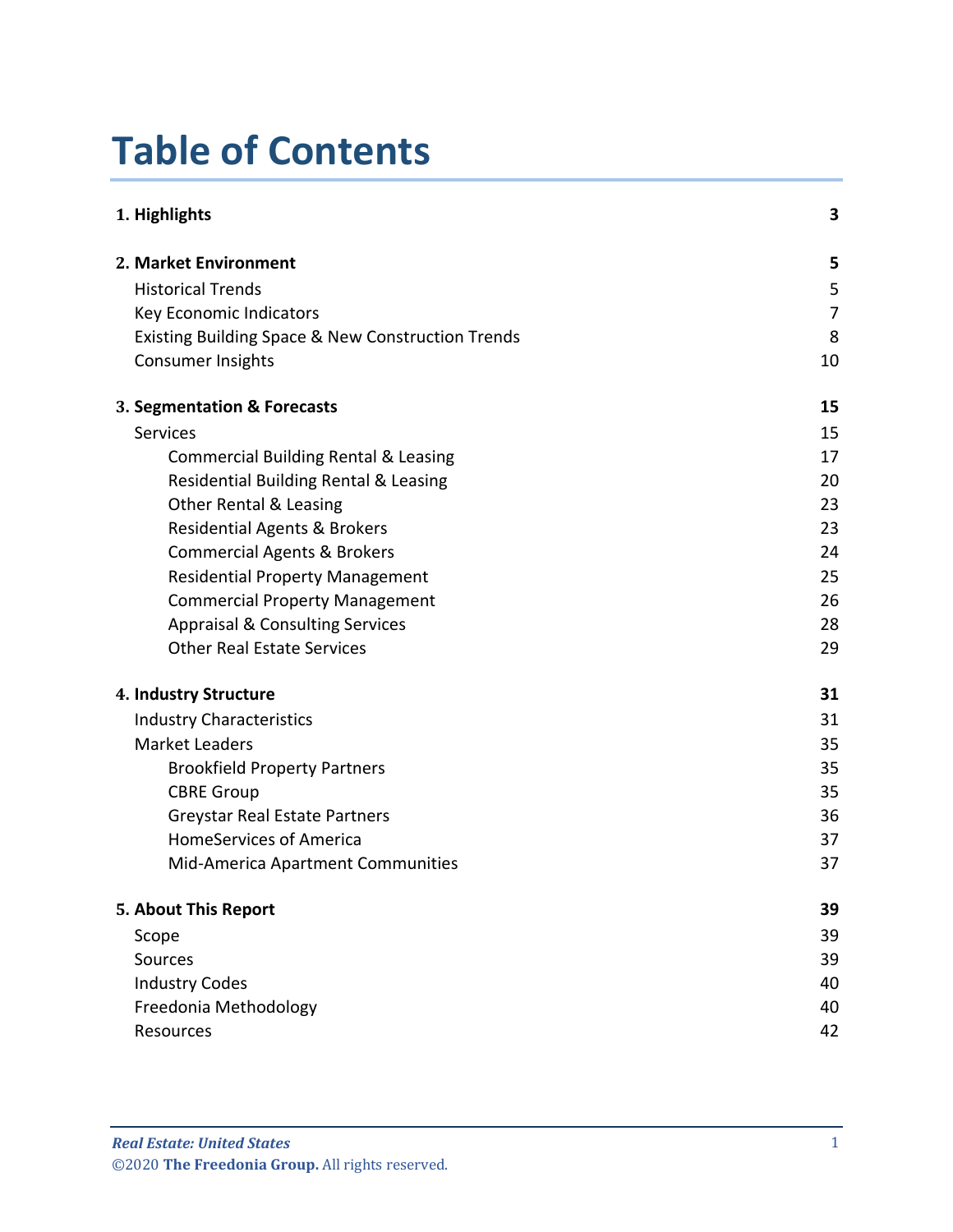# **List of Tables & Figures**

| Figure 1   Key Trends in US Real Estate Revenues, 2019 - 2024                                                  | 3              |
|----------------------------------------------------------------------------------------------------------------|----------------|
| Figure 2   US Real Estate Revenue Trends, 2009 - 2019                                                          | 5              |
| Table 1   Key Indicators for US Real Estate Revenue, 2009 - 2024                                               | $\overline{7}$ |
| Figure 3   US Existing Building Space by Type, 2009 - 2024 (bil sq ft)                                         | 8              |
| Table 2   US Existing Building Space by Type, 2009 - 2024 (bil sq ft)                                          | 8              |
| Figure 4   US Building Construction Expenditures by Type, 2009 - 2024 (US\$ bil)                               | 9              |
| Table 3   US Building Construction Expenditures by Type, 2009 - 2024 (US\$ bil)                                | 9              |
| Figure 5   US Survey: Dwelling Type, 2020 (%)                                                                  | 10             |
| Figure 6   US Survey: Prevalence of Dwelling Ownership Versus Renting, 2020 (%)                                | 11             |
| Figure 7   US Survey: Moving Residences in Past 6 & 12 Months, 2020 (%)                                        | 11             |
| Figure 8   US Survey: Need & Availability of Financial Relief for Mortgage & Rental Payments,<br>2020 (%)      | 12             |
| Figure 9   US Survey: Prevalence of Apartment Renting, 2020 (%)                                                | 13             |
| Figure 10   US Survey: Apartment Buildings Maintained by Property Management                                   |                |
| Companies, 2020 (%)                                                                                            | 13             |
| Figure 11   US Survey: Apartment Search Methods, 2020 (%)                                                      | 14             |
| Figure 12   US Survey: Importance of Laundry Equipment in Apartment Search, 2020 (%)                           | 14             |
| Figure 13   US Real Estate Revenues by Service, 2009 - 2024 (US\$ bil)                                         | 15             |
| Table 4   US Real Estate Revenues by Service, 2009 - 2024 (US\$ bil)                                           | 15             |
| Figure 14   US Real Estate Revenues by Service Performance Index, 2009 - 2024 (2009=100)                       | 16             |
| Figure 15   US Commercial Building Rental & Leasing Revenues w/ Nonresidential Building                        |                |
| Space, 2009 - 2024                                                                                             | 18             |
| Figure 16   US Residential Building Rental & Leasing Revenues w/ Disposable Personal                           |                |
| Income, 2009 - 2024                                                                                            | 21<br>22       |
| Figure 17   US Homeownership & Rental Vacancy Rate, 2009 - 2020 (%)                                            |                |
| Figure 18   US Residential Property Management Revenues w/ Multifamily Residential Floor<br>Space, 2009 - 2024 | 26             |
| Figure 19   US Commercial Property Management Revenues w/ Nonresidential Floor Space,                          |                |
| $2009 - 2024$                                                                                                  | 27             |
| Figure 20   US Real Estate Revenues by Service, 2009 - 2024 (%)                                                | 30             |
| Figure 21   US Real Estate Revenues by Employer & Nonemployer Establishments, 2019 (%)                         | 32             |
| Figure 22   US Real Estate Firms, Establishments, & Employment, 2009 - 2019                                    | 33             |
| Table 5   US Real Estate Firms, Establishments, & Employment, 2009 - 2019                                      | 33             |
| Figure 23   US Real Estate Employer Firms Net Profit Margin by Establishment Type, 2010 -<br>2019 (%)          | 34             |
| Table 6   US Real Estate Employer Firms Net Profit Margin by Establishment Type, 2010 -                        |                |
| 2019 (%)                                                                                                       | 34             |
| Table 7   Leading Participants in the US Real Estate Industry by Service                                       | 38             |
| Table 8   NAICS & SIC Codes Related to Real Estate                                                             | 40             |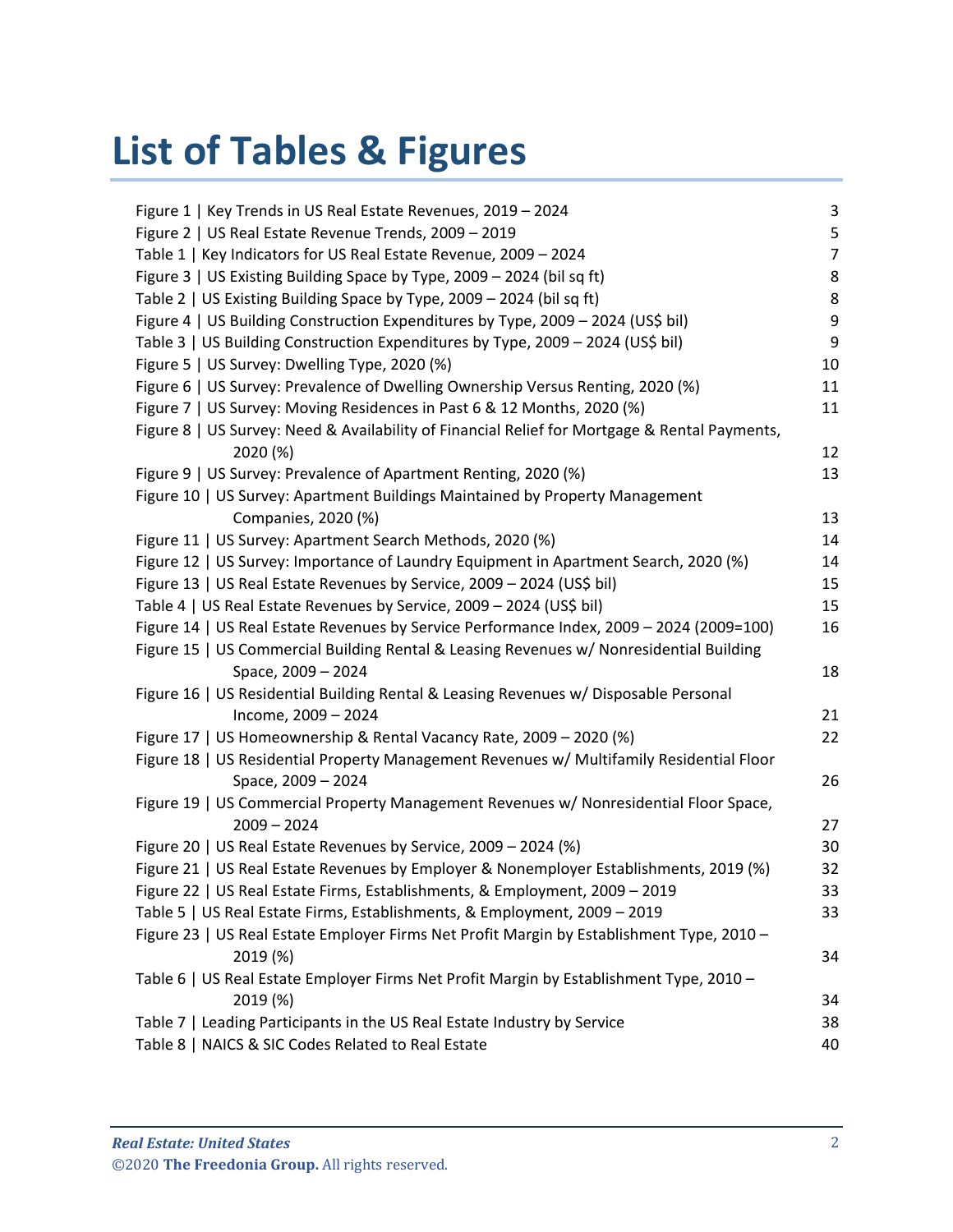# <span id="page-3-1"></span><span id="page-3-0"></span>**Scope**

This report forecasts to 2024 US real estate revenues in nominal US dollars. Total revenues are segmented by service in terms of:

- commercial building rental and leasing
- residential building rental and leasing
- other rental and leasing, such as manufactured home sites, vacant lots, and grazing land
- residential agents and brokers
- commercial agents and brokers
- residential property management
- commercial property management
- appraisal and consulting services
- other real estate services, such as escrow agencies, listing services, and fiduciaries' offices

To illustrate historical trends, total revenues and the various segments are provided in annual series from 2009 to 2019.

The activities of equity real estate investment trusts (REITs) are included in the scope of this report. Facility management services, where the tenant select a third-party service firm to clean and maintain the commercial building they are renting or leasing, are excluded from the scope of this report.

Key macroeconomic indicators are also provided with quantified trends. Other various topics, including profiles of pertinent leading companies, are covered in this report. A full outline of report items by page is available in the Table of Contents.

# <span id="page-3-2"></span>**Sources**

*Real Estate: United States* (FF95081) represents the synthesis and analysis of data from various primary, secondary, macroeconomic, and demographic sources, such as:

- firms participating in the industry, and their suppliers and customers
- government/public agencies
- intergovernmental organizations
- proprietary national consumer survey data
- trade associations and their publications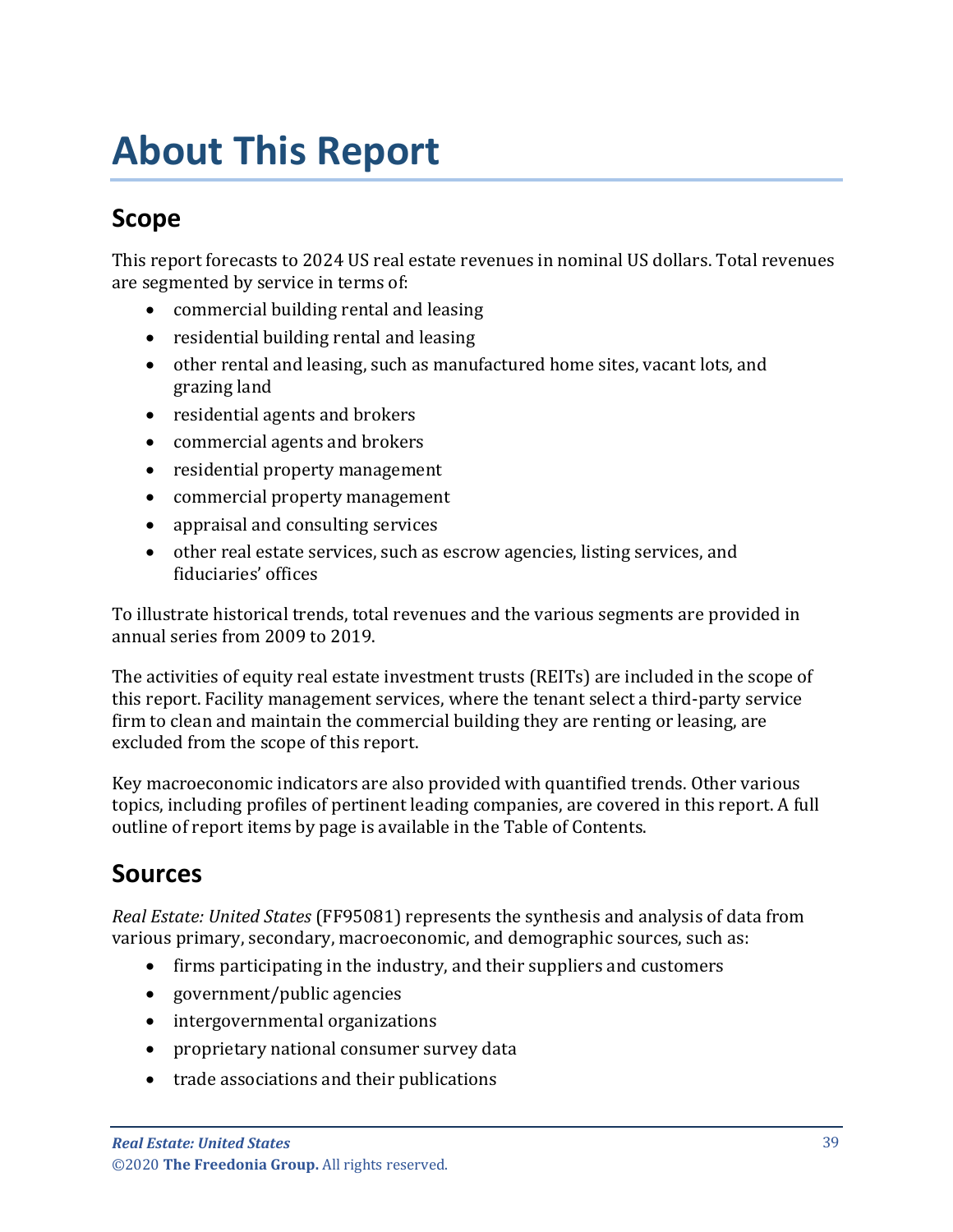- the business and trade press
- indicator forecasts by The Freedonia Group
- the findings of other reports and studies by The Freedonia Group

Specific sources and additional resources are listed in the Resources section of this publication for reference and to facilitate further research.

## <span id="page-4-0"></span>**Industry Codes**

<span id="page-4-2"></span>

| Table 8   NAICS & SIC Codes Related to Real Estate   |                                                                |                                           |                                                                 |  |
|------------------------------------------------------|----------------------------------------------------------------|-------------------------------------------|-----------------------------------------------------------------|--|
| <b>NAICS/SCIAN 2017</b>                              |                                                                | <b>SIC</b>                                |                                                                 |  |
| <b>North American Industry Classification System</b> |                                                                | <b>Standard Industrial Classification</b> |                                                                 |  |
| 531110                                               | Lessors of Residential Buildings and Dwellings                 | 4225                                      | General Warehousing and Storage                                 |  |
| 531120                                               | Lessors of Nonresidential Buildings (except<br>Miniwarehouses) | 6512                                      | <b>Operators of Nonresidential Buildings</b>                    |  |
| 531130                                               | Lessors of Miniwarehouses and Self-Storage<br>Units            | 6513                                      | <b>Operators of Apartment Buildings</b>                         |  |
| 531190                                               | Lessors of Other Real Estate Property                          | 6514                                      | Operators of Dwellings Other Than Apartment<br><b>Buildings</b> |  |
| 531210                                               | Offices of Real Estate Agents and Brokers                      | 6515                                      | Operators of Residential Mobile Home Sites                      |  |
| 531311                                               | <b>Residential Property Managers</b>                           | 6517                                      | Lessors of Railroad Property                                    |  |
| 531312                                               | <b>Nonresidential Property Managers</b>                        | 6519                                      | Lessors of Real Property, Not Elsewhere<br>Classified           |  |
| 531320                                               | <b>Offices of Real Estate Appraisers</b>                       | 6531                                      | Real Estate Agents and Managers                                 |  |
| 531390                                               | Other Activities Related to Real Estate                        | 6798                                      | Real Estate Investment Trusts                                   |  |

Source: US Census Bureau

# <span id="page-4-1"></span>**Freedonia Methodology**

The Freedonia Group, a subsidiary of MarketResearch.com, has been in business for more than 30 years and in that time has developed a comprehensive approach to data analysis that takes into account the variety of industries covered and the evolving needs of our customers.

Every industry presents different challenges in market sizing and forecasting, and this requires flexibility in methodology and approach. Freedonia methodology integrates a variety of quantitative and qualitative techniques to present the best overall picture of a market's current position as well as its future outlook: When published data are available, we make sure they are correct and representative of reality. We understand that published data often have flaws either in scope or quality, and adjustments are made accordingly. Where no data are available, we use various methodologies to develop market sizing (both top-down and bottom-up) and then triangulate those results to come up with the most accurate data series possible. Regardless of approach, we also talk to industry participants to verify both historical perspective and future growth opportunities.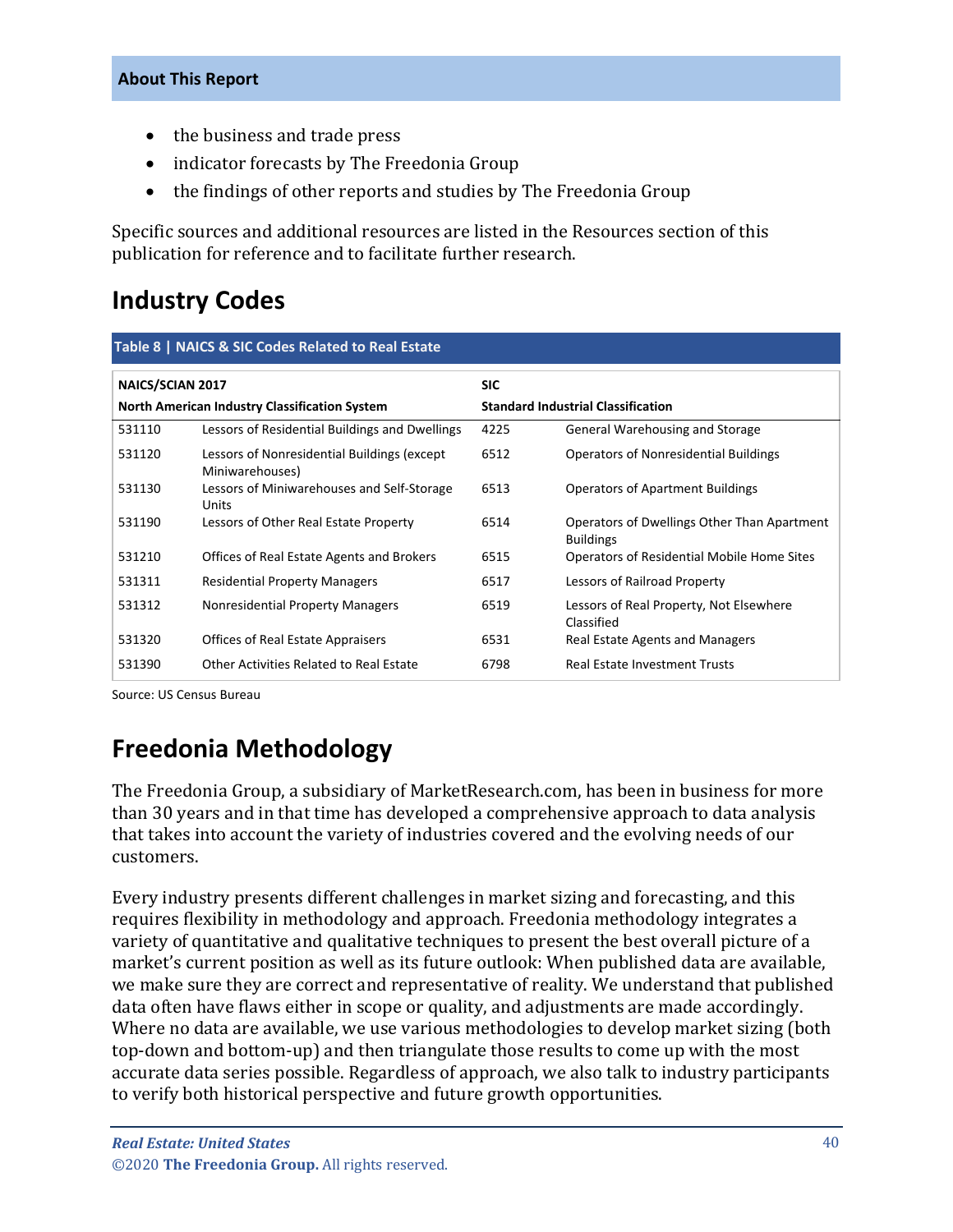Methods used in the preparation of Freedonia market research include, but are not limited to, the following activities: comprehensive data mining and evaluation, primary research, consensus forecasting and analysis, ratio analysis using key indicators, regression analysis, end use growth indices and intensity factors, purchase power parity adjustments for global data, consumer and end user surveys, market share and corporate sales analysis, product lifespan analysis, product or market life cycle analysis, graphical data modeling, long-term historical trend analysis, bottom-up and top-down demand modeling, and comparative market size ranking.

Freedonia quantifies trends in various measures of growth and volatility. Growth (or decline) expressed as an average annual growth rate (AAGR) is the least squares growth rate, which takes into account all available datapoints over a period. The volatility of datapoints around a least squares growth trend over time is expressed via the coefficient of determination, or  $r^2$ . The most stable data series relative to the trend carries an  $r^2$  value of 1.0; the most volatile – 0.0. Growth calculated as a compound annual growth rate (CAGR) employs, by definition, only the first and last datapoints over a period. The CAGR is used to describe forecast growth, defined as the expected trend beginning in the base year and ending in the forecast year. Readers are encouraged to consider historical volatility when assessing particular annual values along the forecast trend, including in the forecast year.

# **Copyright & Licensing**

The full report is protected by copyright laws of the United States of America and international treaties. The entire contents of the publication are copyrighted by The Freedonia Group.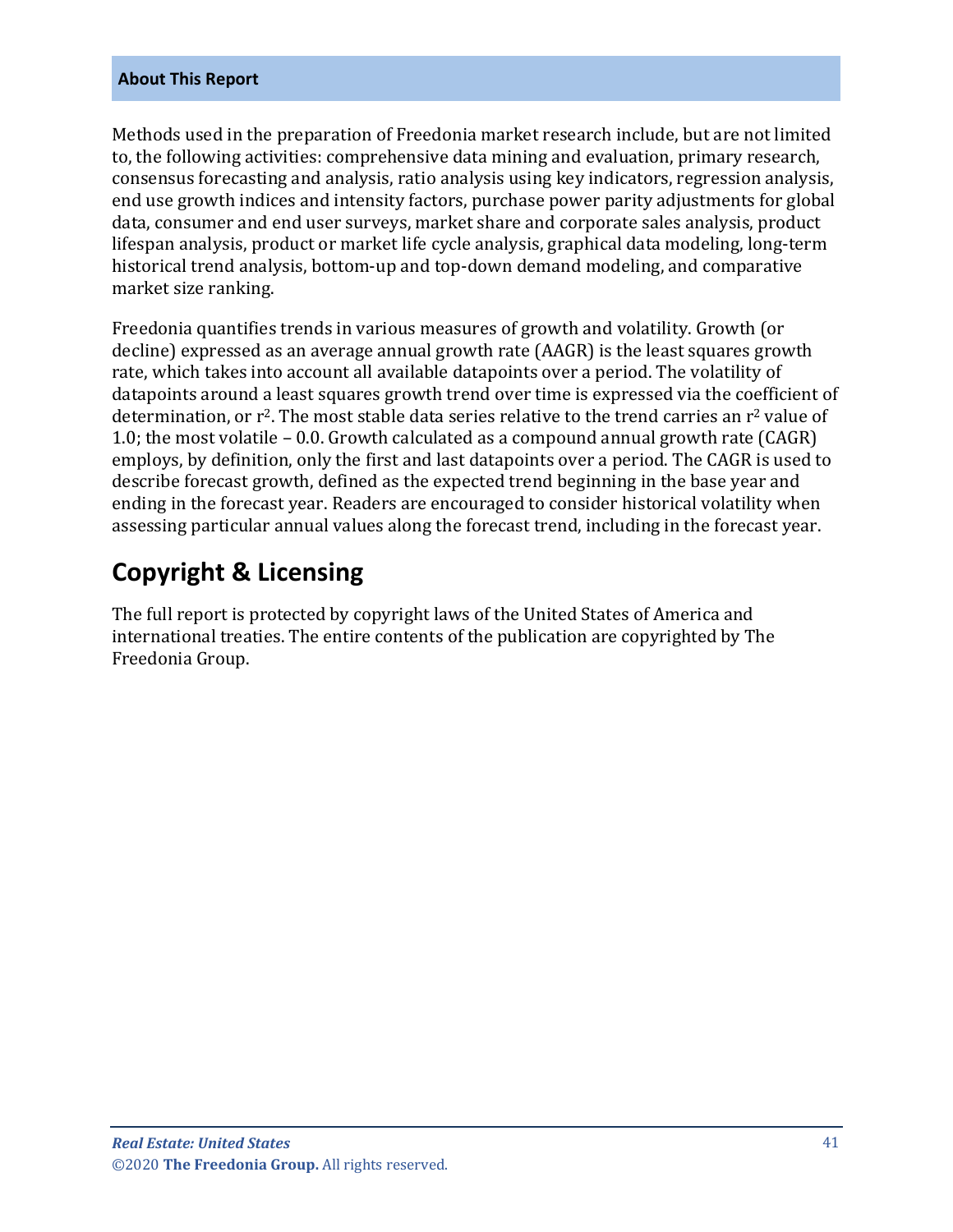## <span id="page-6-0"></span>**Resources**

#### **The Freedonia Group**

**[Freedonia Industry Studies](http://www.freedoniagroup.com/Home.aspx?ReferrerId=FL-Focus)**  *[Building Envelope in North America](https://www.freedoniagroup.com/DocumentDetails.aspx?ReferrerId=FL-FOCUS&StudyId=3725) [Ceilings](https://www.freedoniagroup.com/DocumentDetails.aspx?ReferrerId=FL-FOCUS&StudyId=3719) [Global Drywall & Building Plaster](https://www.freedoniagroup.com/DocumentDetails.aspx?ReferrerId=FL-FOCUS&StudyId=3768) [Global Fiber Cement](https://www.freedoniagroup.com/DocumentDetails.aspx?ReferrerId=FL-FOCUS&StudyId=3746) [Global Flooring](https://www.freedoniagroup.com/DocumentDetails.aspx?ReferrerId=FL-FOCUS&StudyId=3701) [Global Housing](https://www.freedoniagroup.com/DocumentDetails.aspx?ReferrerId=FL-FOCUS&StudyId=3752) [Global Insulation](https://www.freedoniagroup.com/DocumentDetails.aspx?ReferrerId=FL-FOCUS&StudyId=3681) [Global Roofing](https://www.freedoniagroup.com/DocumentDetails.aspx?ReferrerId=FL-FOCUS&StudyId=3698) [Global Siding \(Cladding\)](https://www.freedoniagroup.com/DocumentDetails.aspx?ReferrerId=FL-FOCUS&StudyId=3691) [Global Windows & Doors](https://www.freedoniagroup.com/DocumentDetails.aspx?ReferrerId=FL-FOCUS&StudyId=3771) [Insulation](https://www.freedoniagroup.com/DocumentDetails.aspx?ReferrerId=FL-FOCUS&StudyId=3754) Low [-Slope Roofing](https://www.freedoniagroup.com/DocumentDetails.aspx?ReferrerId=FL-FOCUS&StudyId=3762) [Plumbing Fixtures & Fittings](https://www.freedoniagroup.com/DocumentDetails.aspx?ReferrerId=FL-FOCUS&StudyId=3717) [Prefabricated Housing](http://www.freedoniagroup.com/DocumentDetails.aspx?ReferrerId=FL-FOCUS&studyid=3814) [Roofing](https://www.freedoniagroup.com/DocumentDetails.aspx?ReferrerId=FL-FOCUS&StudyId=3835) [Siding](https://www.freedoniagroup.com/DocumentDetails.aspx?ReferrerId=FL-FOCUS&StudyId=3775) [Windows & Doors](https://www.freedoniagroup.com/DocumentDetails.aspx?ReferrerId=FL-FOCUS&StudyId=3726)* **[Freedonia Focus Reports](https://www.freedoniafocusreports.com/redirect.asp?progid=89534&url=/)**  *[Architectural Services: United States](https://www.freedoniafocusreports.com/Architectural-Services-United-States-FF95039/?progid=89534) [Commercial Building Construction: United State](https://www.freedoniafocusreports.com/Commercial-Building-Construction-United-States-FF60032/?progid=89534) s [Construction: United States](https://www.freedoniafocusreports.com/Construction-United-States-FF60054/?progid=89534) [Contract Cleaning Services: United States](https://www.freedoniafocusreports.com/Contract-Cleaning-Services-United-States-FF95021/?progid=89534) [Drywall & Building Plaster: United States](https://www.freedoniafocusreports.com/Drywall-Building-Plaster-United-States-FF60060/?progid=89534) [Engineering Services: United States](https://www.freedoniafocusreports.com/Engineering-Services-United-States-FF95035/?progid=89534) [Housing: United State](https://www.freedoniafocusreports.com/Housing-United-States-FF60024/?progid=89534) s [Insurance: United States](https://www.freedoniafocusreports.com/Insurance-United-States-FF95012/?progid=89534) [Landscaping Services: United States](https://www.freedoniafocusreports.com/Landscaping-Services-United-States-FF95053/?progid=89534) [Lodging Services: United States](https://www.freedoniafocusreports.com/Lodging-Services-United-States-FF95045/?progid=89534) [Repair Services: United States](https://www.freedoniafocusreports.com/Repair-Services-United-States-FF95061/?progid=89534) [Self-Storage & Moving Services: United States](https://www.freedoniafocusreports.com/Self-Storage-Moving-Services-United-States-FF95030/?progid=89534) [Waste Management: United States](https://www.freedoniafocusreports.com/Waste-Management-United-States-FF95024/?progid=89534) [Warehousing & Storage Services: United States](https://www.freedoniafocusreports.com/Warehousing-Storage-Services-United-States-FF95041/?progid=89534)* **[Freedonia Custom Research](http://www.freedoniagroup.com/CustomResearch.aspx?ReferrerId=FL-Focus)**